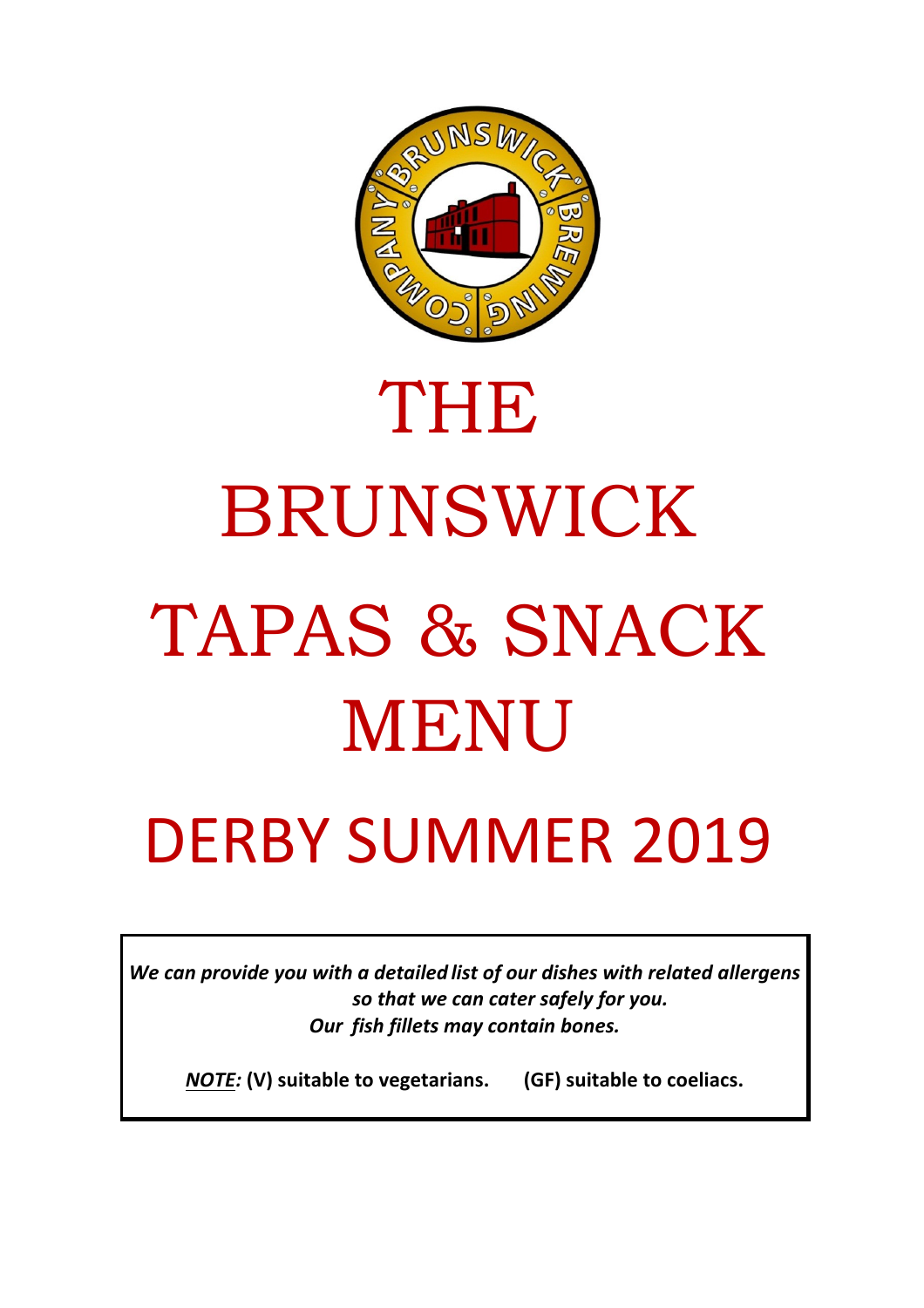# **BAR COLD & HOT SNACKS ALL-DAYBAR FOOD:**

| <b>VARIED HOUSE LARGE COBS</b>                    | $£2-50$ |  |
|---------------------------------------------------|---------|--|
| LARGE INDIVIDUAL PORK PIE                         | £2-50   |  |
| <b>JUMBO SAUSAGE ROLLS</b>                        | $£2-00$ |  |
| <b>PLAIN SCOTCH EGGS</b>                          | $E2-00$ |  |
| (Ask for pickle, condiments & cutlery at the bar) |         |  |

# **CHIPS MENU: (AVAILABLE DURING KITCHEN SERVICE ONLY)**

#### **OUR MARIS PIPER CHIPS ARE HAND-CUT & DOUBLE COOKED**

BOWL OF CHIPS (GRAVY: 55p) £1-95 (V)(GF) **CHIP BUTTY £2-95 (V)** 

# **BRUNSWICK'S "POUTINES"** (TOPPED CHIPS/ £1 EXTRA ON CHIP BUTTY)

| FAMOUS "CH-CH-CH" (CHILLI & CHEESE) | £3-95 (Beef or Veggie) |
|-------------------------------------|------------------------|
| <b>GRATED MATURE CHEDDAR (V)</b>    | £2-95 $(GF)$           |
| <b>CRUMBLED STILTON (V)</b>         | $£2-95(GF)$            |
| <b>GRATED RED LEICESTER (V)</b>     | £2-95 $(GF)$           |
| <b>BACON</b>                        | $f3-95$ (GF)           |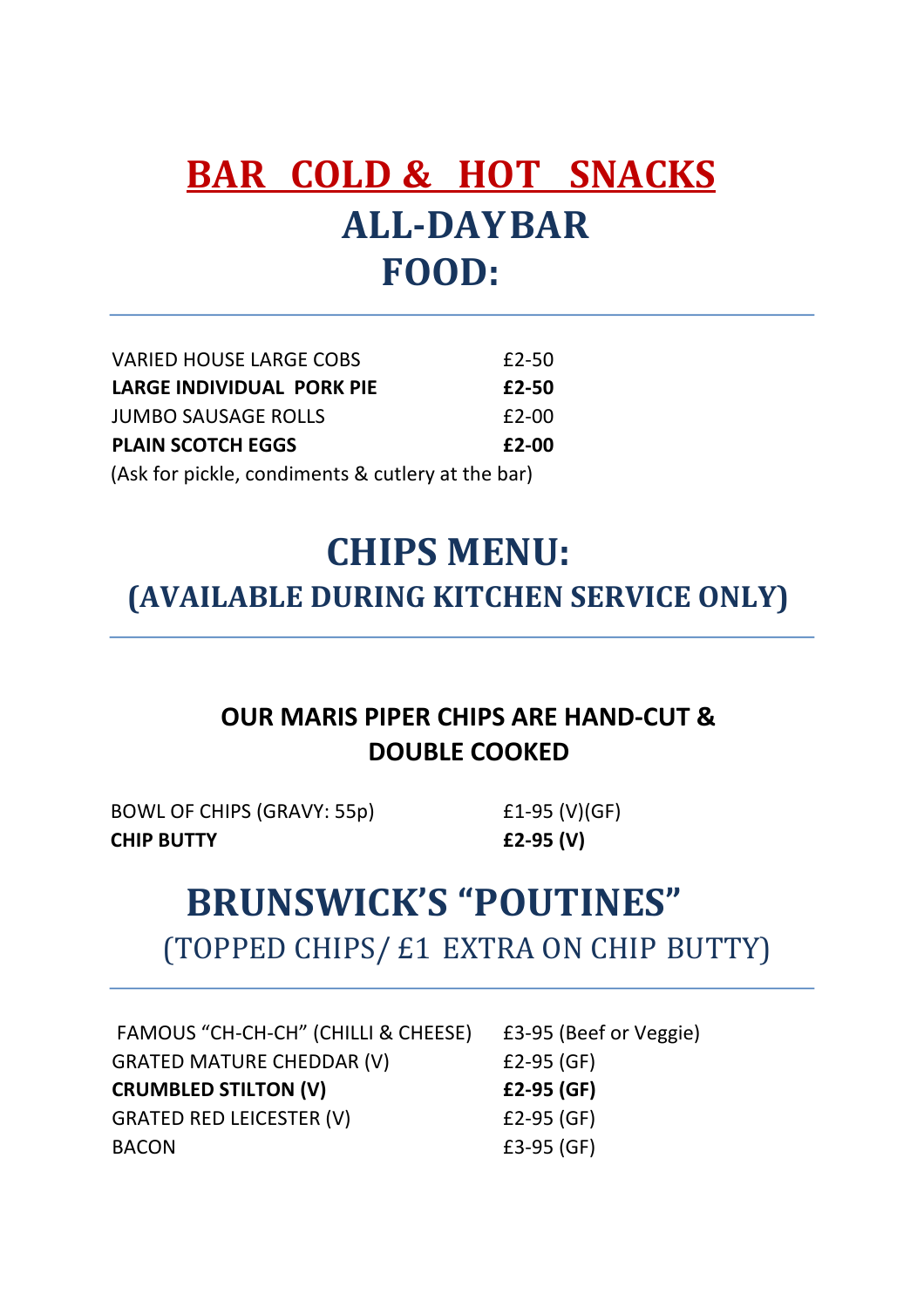## **TAPAS SHARERS & COMBOS:**

#### *Mix your own platter. Go "solo" or Share:*

#### TUE - **12PM** - **2:30PM**

#### WED - SAT **12PM** - **2.30PM** & **5:30PM** - **8PM**

| 1 DISH= £2-95 | $3$ DISHES = £7-45 | $5$ DISHES = £11-95 |
|---------------|--------------------|---------------------|
|               |                    |                     |

*PLEASE ORDER AT THE BAR QUOTING THE REFERENCE NUMBER OF YOUR DISHES AND STATING WHERE YOU ARE SAT. THANK YOU.*

> **CHEESES SERVED WITH BISCUITS, PICKLE AND ONION CHUTNEY**

- D1- **ENGLISH MATURE CHEDDAR** (LANCASHIRE) HARD MADE FROM COW'S MILK **(V)**
- D2**- LEICESTERSHIRE RED** HARD FROM COW'S MILK **(V)**
- D3- **BLUE STILTON** FROM COW'S MILK (MELTON MOWBRAY, LEICESTERSHIRE) **(V)**

#### **MEAT-BASED TAPAS:**

D4- HONEY ROASTED **MINI CHORIZO**

- D5- **BREADED CHICKEN** AND BBQ SAUCE
- D6- **NACHOS** CON CARNE, NACHOS TOPPED WITH BEEF CHILLI

#### **FISH & SEAFOOD-BASED :**

D7- **SQUIDS** A LA ROMANA, SERVED WITH A WEDGE OF LEMON AND GARLIC MAYO D8- BATTERED **PRAWNS**, SERVED WITH LEMON WEDGE

#### **VEGETARIAN TAPAS:**

D9- GARLIC **MUSHROOMS**, SERVED WITH GARLIC MAYO (V) D10- **NACHOS** SIN CARNE, NACHOS WITH VEGETARIAN CHILLI (V) D11- SLICED RUSTIC BREAD **WITH MEZZE HUMMUS** AND **RED PESTO** DIPS. (V) D12- SLICED RUSTIC BREAD **WITH SPANISH EXTRA VIRGIN OIL** & **BALSAMICO DI MODENA** VINEGAR (ITALY) DIPS. (V)